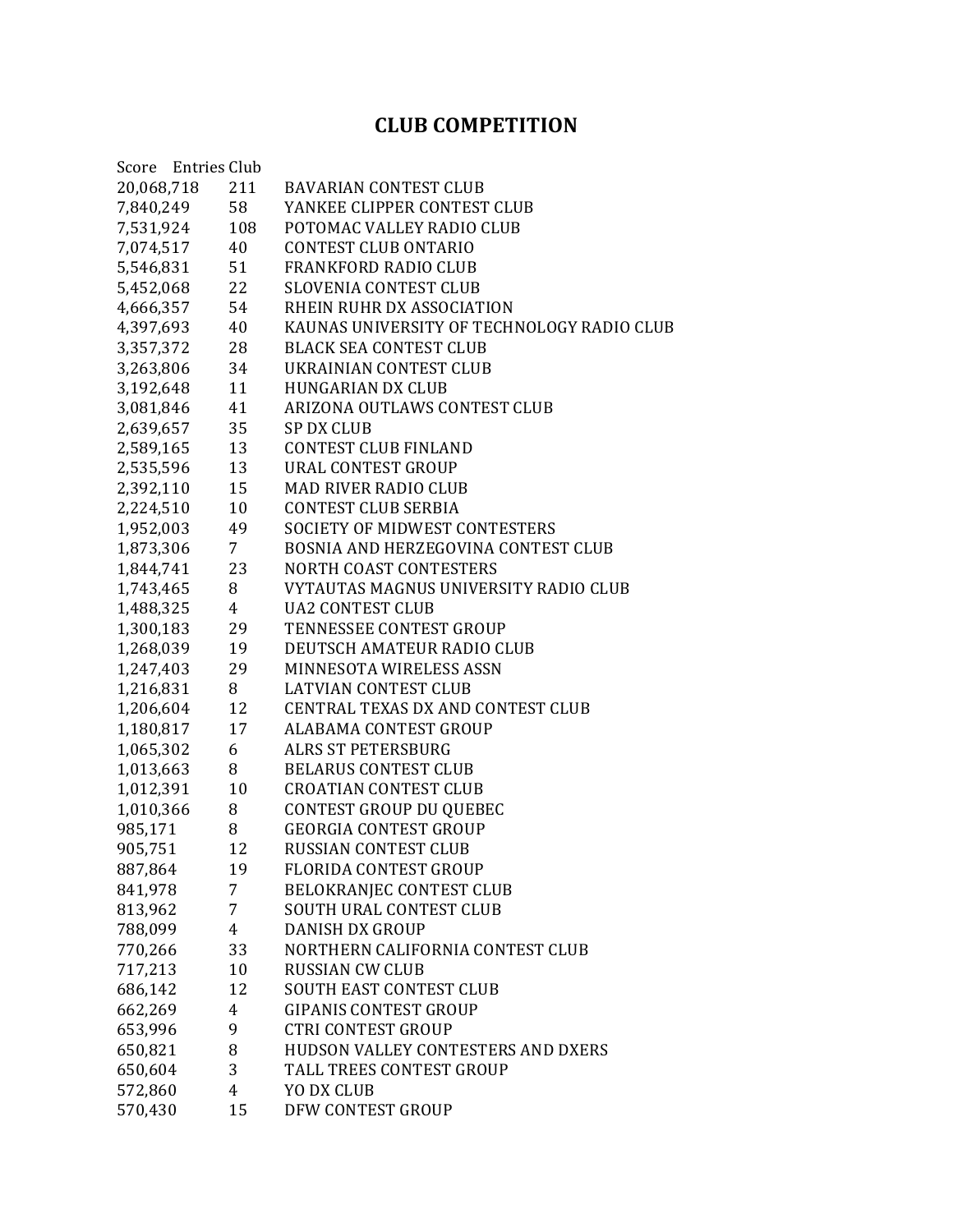| 502,640  | 5                                           | <b>SHAKHAN CONTEST CLUB</b>              |  |
|----------|---------------------------------------------|------------------------------------------|--|
| 483,717  | 3 <sup>7</sup>                              | CS PANDURII TARGU - RADIOAMATOR          |  |
| 479,211  | 8                                           | <b>DONBASS CONTEST CLUB</b>              |  |
| 472,652  | 8                                           | <b>GRAND MESA CONTESTERS OF COLORADO</b> |  |
| 454,084  | 8                                           | <b>CHILTERN DX CLUB</b>                  |  |
| 403,704  | 10                                          | SOUTHERN CALIFORNIA CONTEST CLUB         |  |
| 387,895  | 8                                           | <b>VRHNIKA CONTESTERS</b>                |  |
| 372,548  | $4\overline{ }$                             | <b>IVANOVO DX CLUB</b>                   |  |
| 343,782  | 4                                           | NEW MEXICO BIG RIVER CONTESTERS          |  |
| 322,411  | 8                                           | BRISTOL (TN/VA) ARC                      |  |
| 315,996  | 5                                           | <b>CAROLINA DX ASSOCIATION</b>           |  |
| 305,746  | $\mathbf{3}$                                | TOP OF EUROPE CONTESTERS                 |  |
| 299,820  | 5 <sub>5</sub>                              | <b>CS BOTOSANI</b>                       |  |
| 276,509  | $\sqrt{3}$                                  | LITHUANIAN CONTEST GROUP                 |  |
| 255,966  | 3                                           | $R4F-DX-G$                               |  |
| 254,594  | 5 <sub>5</sub>                              | DELARA CONTEST TEAM                      |  |
| 248,707  | $5^{\circ}$                                 | LA CONTEST CLUB (NORWAY)                 |  |
| 244,428  | $5^{\circ}$                                 | ROCHESTER DX ASSOCIATION                 |  |
| 234,735  | 3 <sup>7</sup>                              | <b>CZECH CONTEST CLUB</b>                |  |
| 231,752  | 4                                           | KANSAS CITY CONTEST CLUB                 |  |
| 231,454  | 5                                           | BERGEN AMATEUR RADIOASSOCIATION          |  |
| 225,662  | 3 <sup>1</sup>                              | RADIO AMATEURS OF NORTHERN VERMONT       |  |
| 213,673  | $\overline{4}$                              | NIAGARA FRONTIER RADIOSPORT              |  |
| 208,458  | 6                                           | SHENANDOAH VALLEY WIRELESS ASSOCIATION   |  |
| 191,154  | 3 <sup>7</sup>                              | FAR EAST ISLANDS DX CLUB                 |  |
| 173,036  | $\overline{4}$                              | MISSISSIPPI VALLEY DX/CONTEST CLUB       |  |
| 166,024  | $4\overline{ }$                             | <b>SAUDI CONTEST GROUP</b>               |  |
| 162,069  | 6                                           | MARITIME CONTEST CLUB                    |  |
| 157,666  | 5                                           | RU-QRP                                   |  |
| 140,654  | $4\overline{ }$                             | <b>PZK</b>                               |  |
| 138,804  | $5^{\circ}$                                 | <b>KANSAS CITY DX CLUB</b>               |  |
| 136,434  | $3^{\circ}$                                 | SOUTHEASTERN DX CLUB                     |  |
| 126,436  | 3                                           | ALEXANDER THE GREAT CONTEST GROUP        |  |
| 125,926  | $\sqrt{3}$                                  | <b>OBNINSK QRU CLUB</b>                  |  |
| 102,090  | 3                                           | WILLAMETTE VALLEY DX CLUB                |  |
| 81,199 5 |                                             | WESTERN WASHINGTON DX CLUB               |  |
| 80,8857  |                                             | <b>WEST PARK RADIOPS</b>                 |  |
| 72,680 6 |                                             | <b>SWAMP FOX CONTEST GROUP</b>           |  |
| 71,895 4 |                                             | THRACIAN ROSE CLUB                       |  |
| 63,694 3 |                                             | SOUTH TEXAS DX AND CONTEST CLUB          |  |
| 49,110 3 |                                             | LOUISIANA CONTEST CLUB                   |  |
| 44,190 4 |                                             | UTAH DX ASSOCIATION                      |  |
| 43,742 4 |                                             | MOTHER LODE DX & CONTEST CLUB            |  |
| 41,372 4 | RADIOCLUBUL QSO BANAT TIMISOARA             |                                          |  |
| 40,460 4 | <b>METRO DX CLUB</b>                        |                                          |  |
| 34,487 4 | CLUB DE RADIO EXPERIMENTADORES DE OCCIDENTE |                                          |  |
| 25,846 3 | PORTAGE COUNTY AMATEUR RADIO SERVICE        |                                          |  |
| 21,810 3 | <b>VERON</b>                                |                                          |  |
| 19,286 3 |                                             | WILLIAMSBURG AREA ARC                    |  |
| 3,935 3  |                                             | ARAUCARIA DX GROUP                       |  |
|          |                                             |                                          |  |